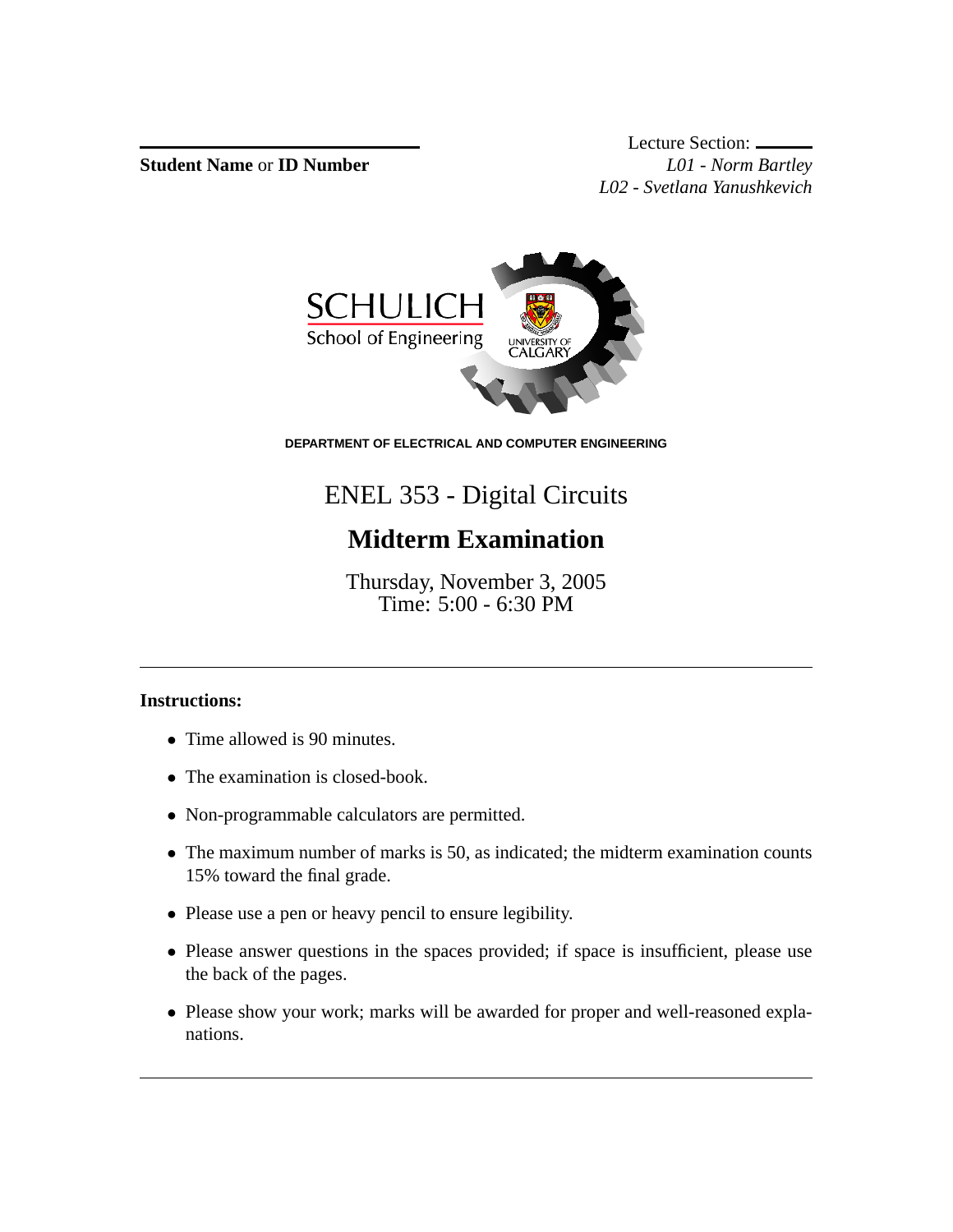*Name:* , *ID:*

## 1. **[10 marks total.]**

(a) **[6 marks.]** Represent the following numbers using 6-bit 2's-complement format and perform the addition. Indicate in each case if an overflow occurs, and why.

(i) 
$$
(-12_{10}) + 13_{10}
$$

(ii) 
$$
(-14_{10}) + (-32_{10})
$$

(b) **[2 marks.]** Consider the number  $-37_8$ . Give the 6-bit sign-magnitude and 2's-complement binary representations of this number.

(c) **[2 marks].** Add the decimal numbers 91 and 19 using BCD arithmetic.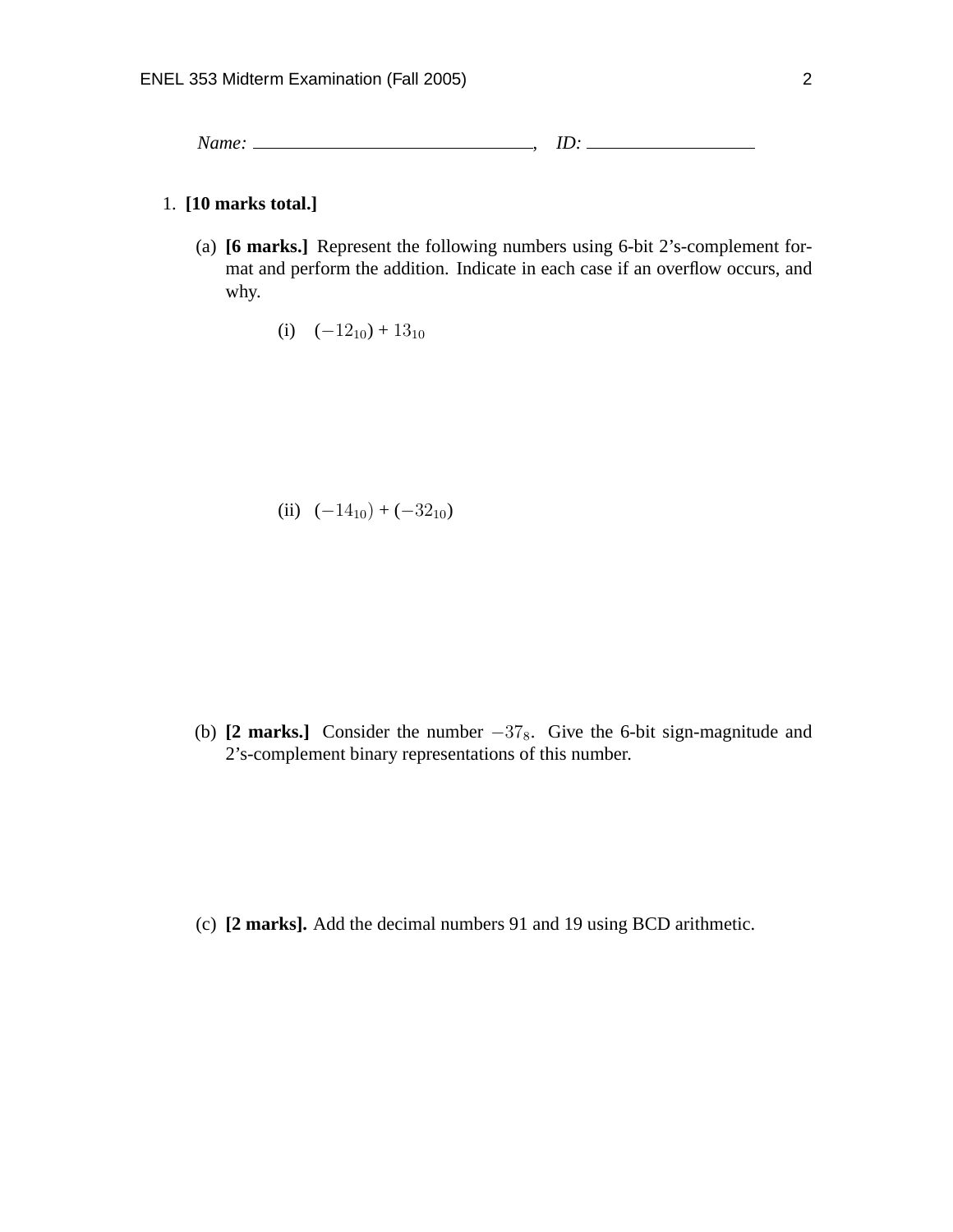2. **[8 marks total (4 marks each).]** Consider the following two logic expressions:

$$
f = (x + y)(x' + z)
$$

$$
g = xz + x'y
$$

Prove or disprove that  $f$  and  $g$  are equivalent in the following two ways.

(a) By expanding each expression to its canonical SOP form ( $f$  and  $g$  are equivalent if there canonical forms are identical).

(b) By direct algebraic manipulation *without* using a K-map, a truth table, or your canonical forms from part (a).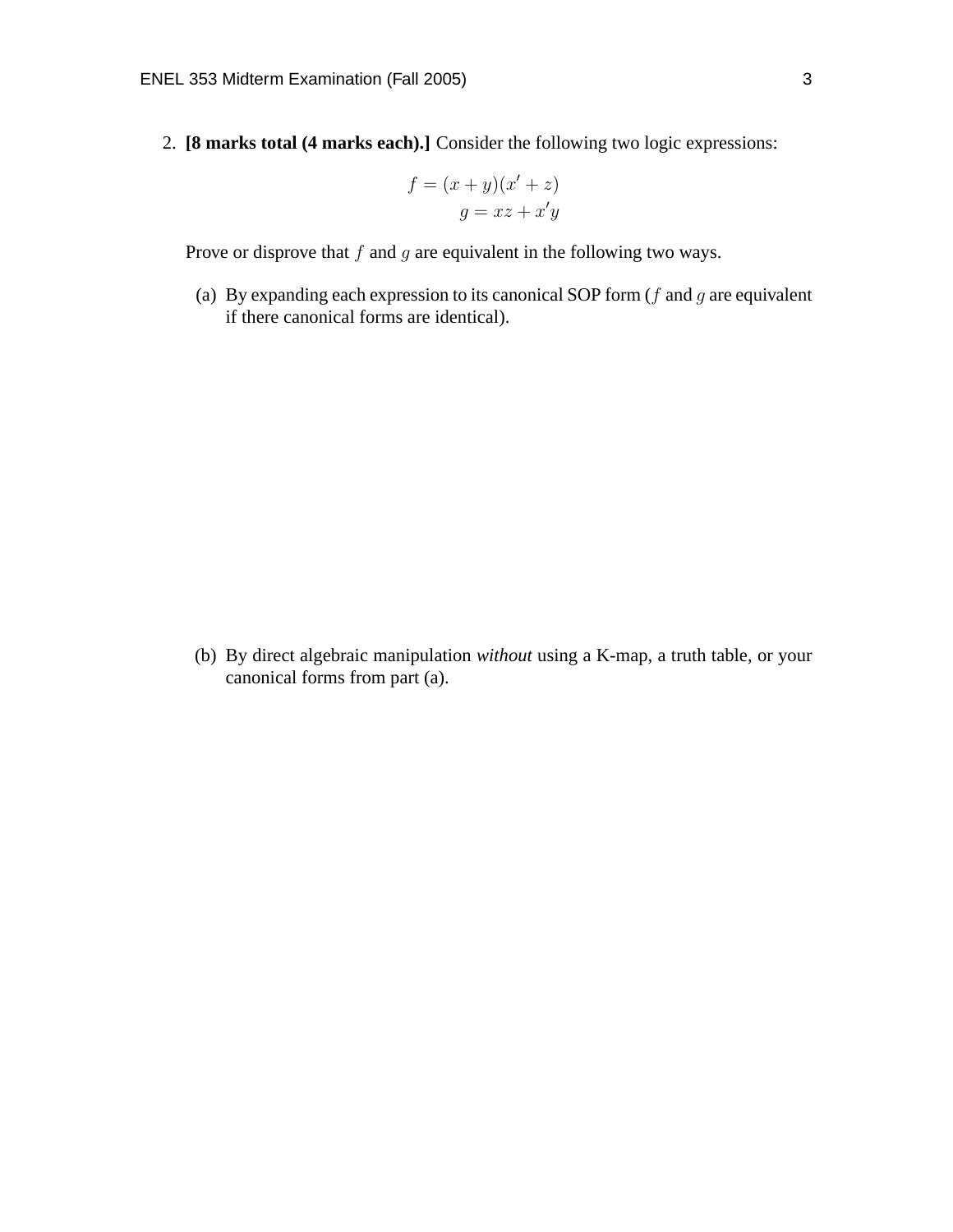3. **[20 marks total.]** A function F of four variables  $x_1, x_2, x_3$  and  $x_4$ , is given by the Karnaugh map:



(a) **[2 marks.]** Find a minimal SOP algebraic expression using this map.

(b) **[2 marks.]** Find a minimal POS expression using this map.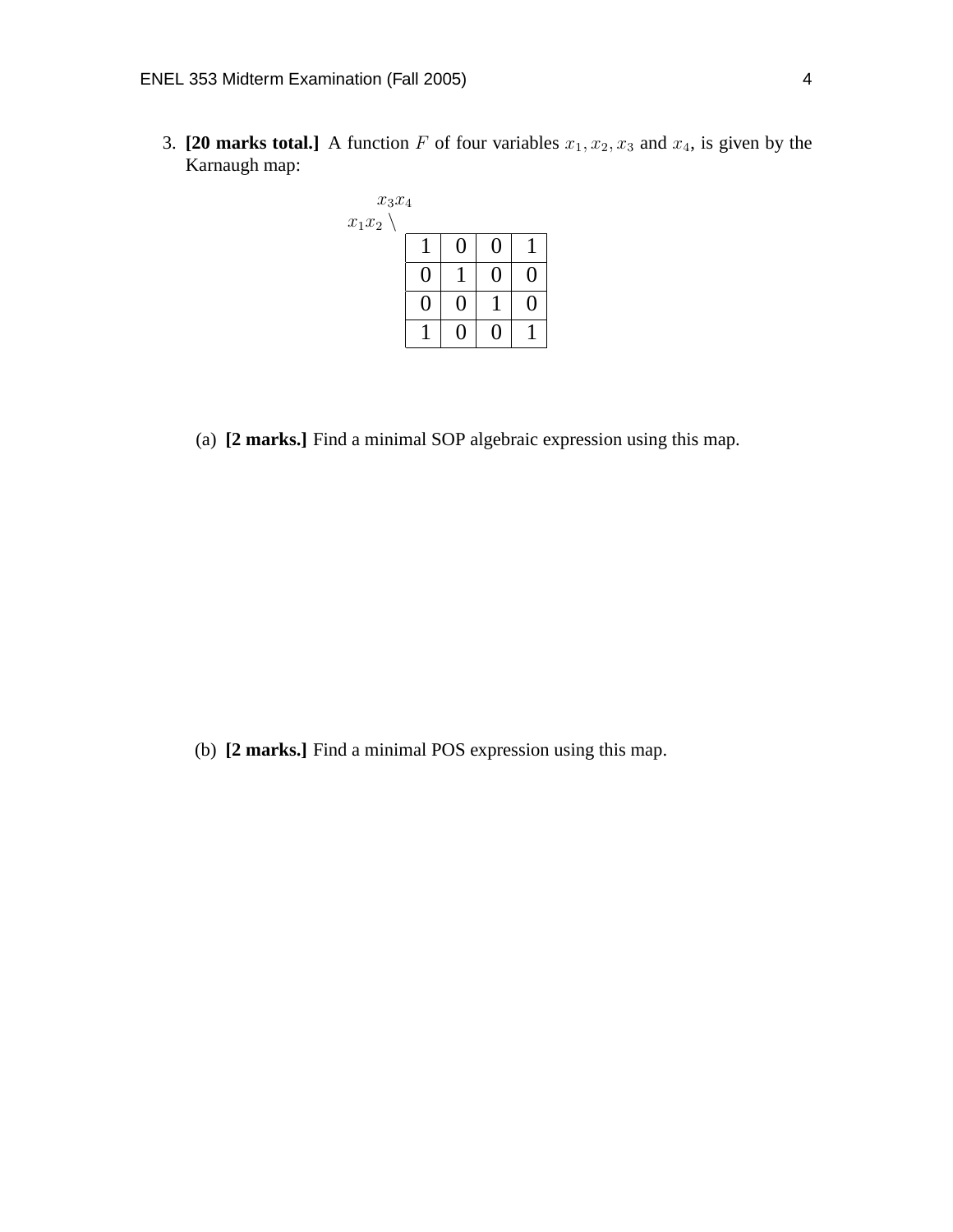**Note:** *For this and all remaining parts of this problem, you may assume that the variables and their complements are available to your circuit.*

(c) **[4 marks.]** Draw the logic diagram of an *AND-OR* circuit implementation corresponding to the simplest (i.e., lowest "cost") of your answers to parts (a) and (b) above. Use only 2-input gates in your drawing.

(d) **[4 marks.]** Using algebraic transformations and/or circuit manipulation, implement the circuit you drew in part (c) using 2-input NAND gates only (inverters are not available).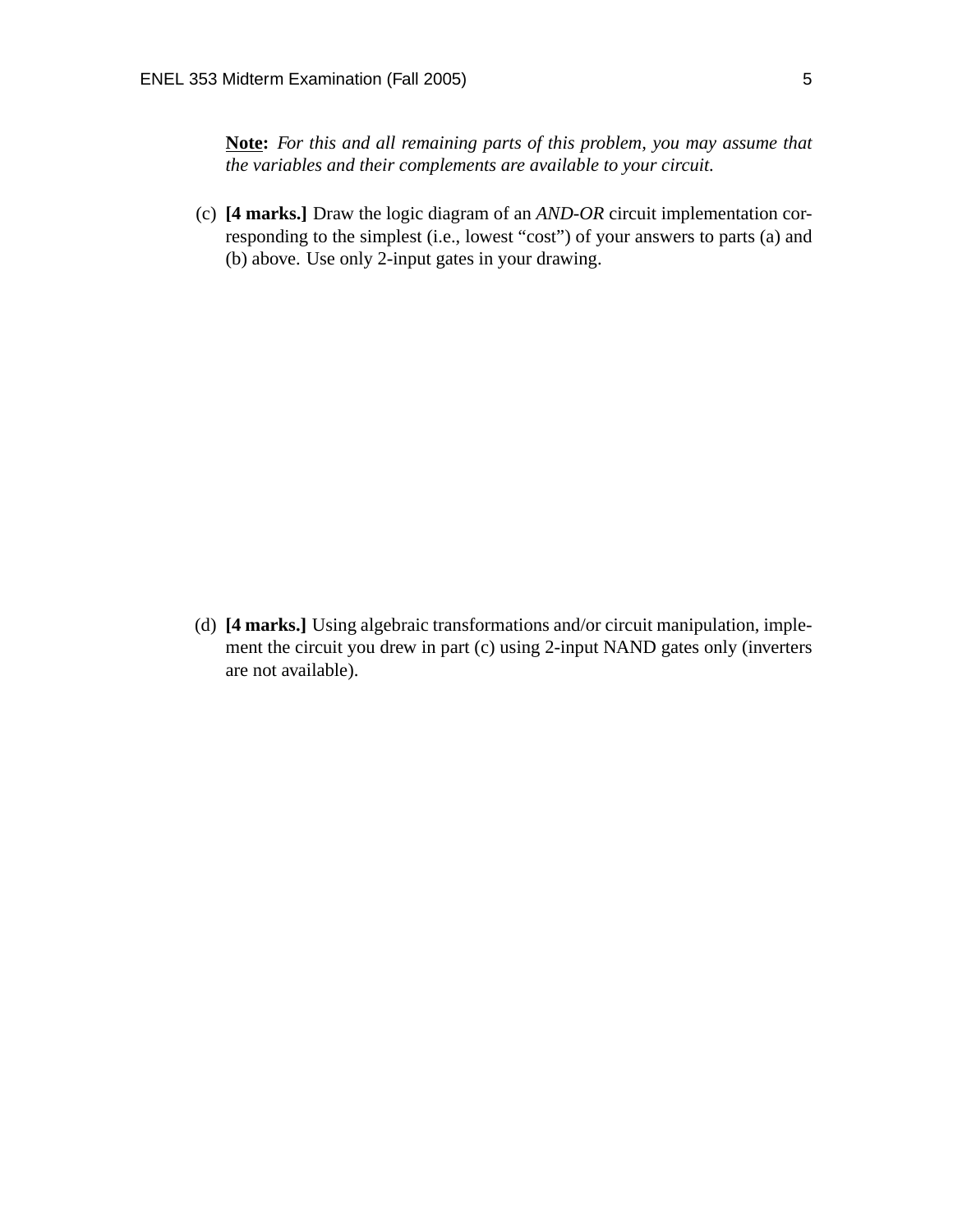(e) **[4 marks.]** Using algebraic transformations and/or circuit manipulation, implement the circuit you drew in part (c) using 2-input NOR gates only (inverters are not available).

(f)  $[4 \text{ marks.}]$  Implement the logic function  $F$  using 2-to-4 decoders. You may use any additional AND, OR, and NOT gates as necessary.